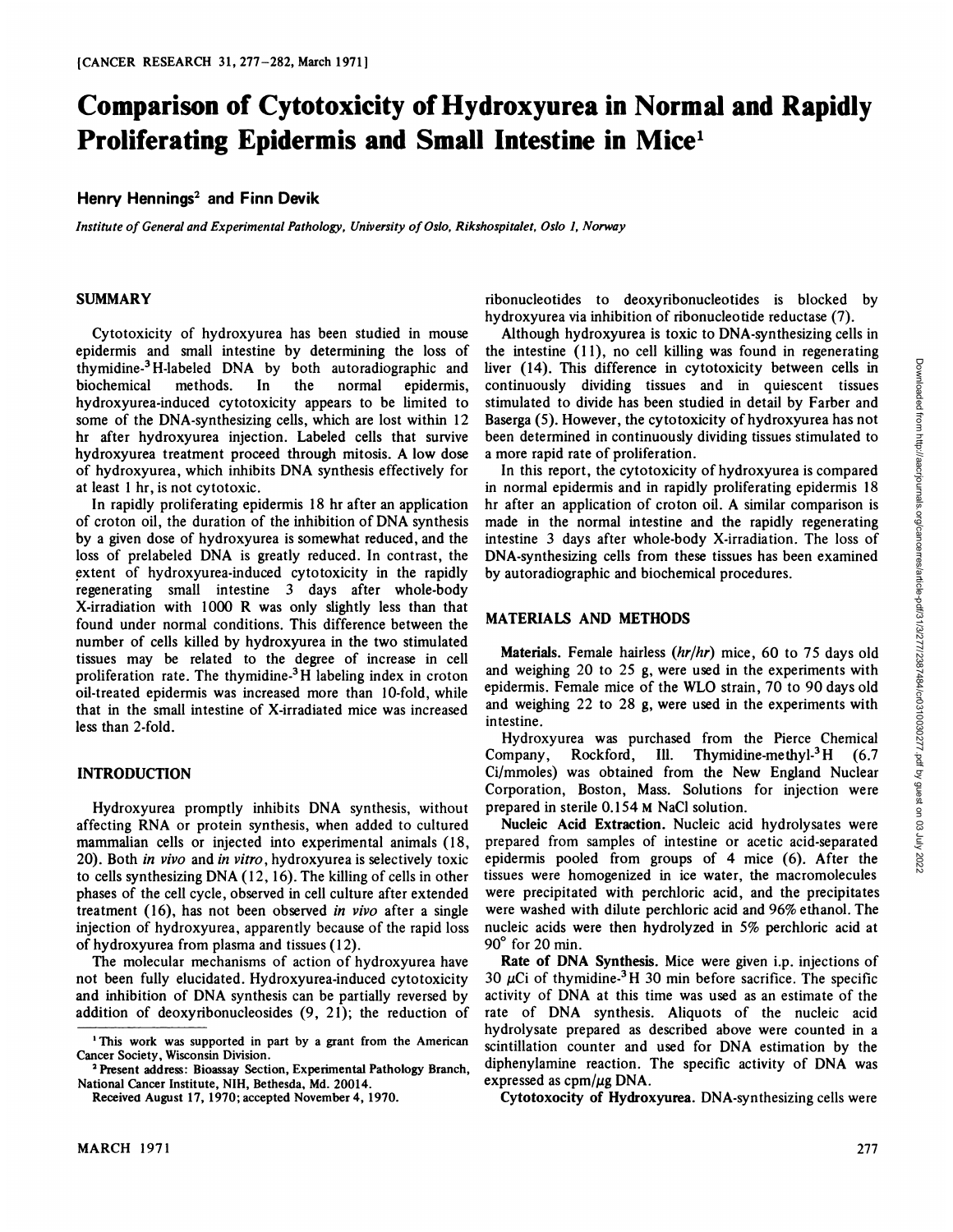labeled by giving mice injections of thymidine- $3$  H. Thirty min later, the same mice were given injections of hydroxyurea or 0.154 M NaCI solution. In most experiments, mice were killed 24 hr later, and the fate of the labeled DNA was determined in one of two ways. (a) Autoradiographs were prepared after fixation of the tissue in 4% formalin, cutting at  $4 \mu$ , dipping in Kodak Nuclear Track Emulsion, and staining with hematoxylin. As a result of cell division, the number of labeled cells in epidermis and intestine should approximately double between a time soon after and 24 hr after thymidine-<sup>3</sup>H injection. Cytotoxicity of hydroxyurea to DNA-synthesizing cells would reduce the number of labeled cells observed at 24 hr. In the normal epidermis or intestine, labeled cells are not lost from the tissues within 24 hr; the maturation times for cells in the epidermis and intestine are about 70 to 80 (17) and 46 hr  $(19)$ , respectively.  $(b)$  In similar experiments, a nucleic acid hydrolysate was prepared and the specific activity of DNA was determined. In the normal epidermis or intestine, the specific activity of DNA remains constant from 30 min after thymidine-3 H injection until cells are lost after maturation. Cytotoxicity of hydroxyurea to cells in S phase would result in a reduction in the specific activity of DNA at 24 hr.

### **RESULTS**

**Experiments in Epidermis.** Thirty min after thymidine- $3$  H injection, mice were given injections of either 0.154 M NaCl solution or 30 mg hydroxyurea. Groups of 8 mice were sacrificed at 3 and 24 hr, autoradiographs were prepared, and the labeling index was determined. In the NaC1 solution-treated controls, the labeling index (number of labeled cells in 8 mm interfollicular epidermis) was increased from  $31 \pm 4.3$  (S.D.) to  $55 \pm 11.9$  between 3 and 24 hr. In the hydroxyurea-treated mice, the labeling index did not increase but rather decreased from  $28 \pm 7.4$  to  $19 \pm 5.3$  between 3 and 24 hr.

For determination of whether the labeled cells surviving 24 hr after hydroxyurea administration had divided, the number of silver grains over each labeled cell was counted. Three hr after hydroxyurea injection, the average grain count  $\pm$  S.D. was  $20.9 \pm 2.9$ . By 24 hr, the grain count was reduced to 9.4 ± I .6, indicating that the cells surviving hydroxyurea treatment have divided once. Histograms showing the distribution of grains are shown in Chart 1.

The cytotoxicity of hydroxyurea was also determined in mice treated with 0.5% croton oil 18 hr before administration of hydroxyurea or NaCl solution. At this time, the labeling index in the interfollicular epidermis was increased more than 10-fold. In the NaCl solution-treated controls, the labeling index increased from  $411 \pm 67.7$  to  $642 \pm 71.0$  between 3 and 24 hr. The lack of doubling probably indicates that many cells have divided by 3.5 hr after thymidine- $3H$  injection, due to a shortening of the duration of  $G_2$  and mitosis (4) in croton oil-treated mice. Between 3 and 24 hr after hydroxyurea injection, the labeling index increased from  $395 \pm 73.6$  to  $496$  $\pm$  70.1. Thus, the cytotoxic effect of hydroxyurea was much less pronounced in croton oil-treated epidermis.



Chart 1. Distribution of grains over prelabeled epidermal cells 3 and 24 hr after hydroxyurea injection. Groups of 8 mice were given injections of 30  $\mu$ Ci thymidine-<sup>3</sup>H 30 min before i.p. injection of 0.2 ml of a NaCl solution containing 30 mg hydroxyurea. Mice were killed 3 or 24 hr later, autoradiographs were prepared, and the number of grains over each labeled cell was determined. Cells with 0 to S grains were not counted; grain counts of 6 to 10, 11 to 15, etc., were pooled' and are shown by the bars in the histograms. **z**  $40$ <br> **z** Downloaded from https://apple.org/cancerres/article-pdf/31/32<br>
Distribution of grains over prehended epidemmal cells 3 and<br>  $\frac{3}{2}$  In solution containing 30 m g hydroxyures. Microsever, killed was determi



Chart 2. Effect of hydroxyurea on the specificactivity of prelabeled epidermal DNA. Groups of 4 mice were given i.p. injections of 30  $\mu$ Ci thymidine-<sup>3</sup>H 30 min prior to i.p. injection of 0.154 M NaCl solution *(SaL) or 30 mg hydroxyurea (HU). In the experiment at right, mice* were also treated with  $0.2$  ml  $0.5\%$  croton oil at  $-18$  hr. All animals were killed 24 hr after the injection of NaCl solution or hydroxyurea, and the specific activity of DNA (cpm/ $\mu$ g) was estimated.

The large reduction in the number of labeled cells 24 hr after hydroxyurea injection should be accompanied by a similar decrease in the specific activity of DNA isolated from skin. Twenty-four hr after hydroxyurea injection in normal, prelabeled mice, the specific activity of DNA was reduced to 5.8 cpm/ $\mu$ g, compared to a value of 11.1 at 3 hr. The reduction at 24 hr was greater than 60% when compared to NaC1 solution-treated controls (Chart 2). In mice treated with croton oil, only a small reduction was found. These results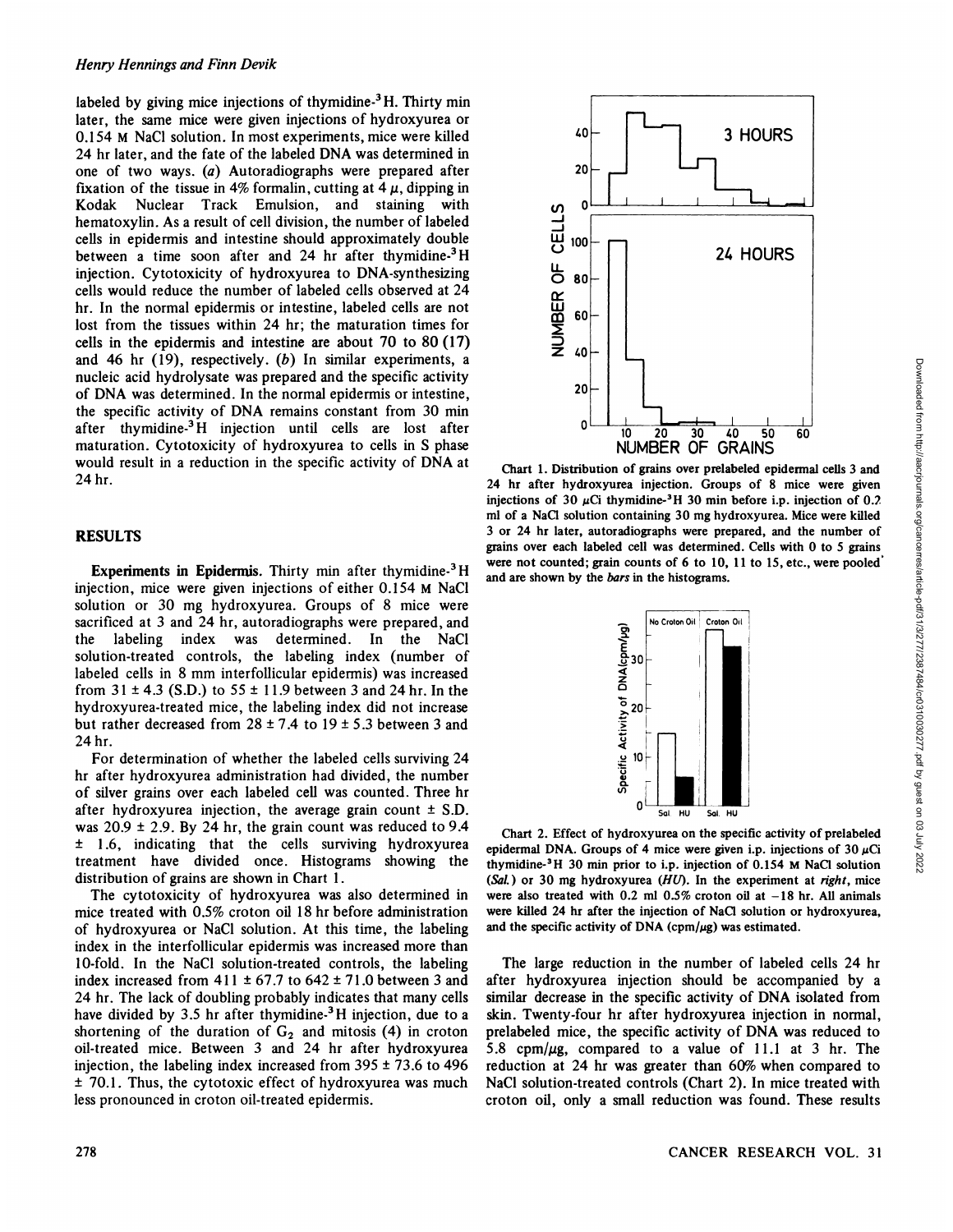agreed well with those obtained by counting labeled cells in subsequent experiments.

autoradiographs; the biochemical technique was used in<br>subsequent experiments.<br>The decreased toxicity of hydroxyurea in croton oil-treated<br>epidermis suggested that the level of hydroxyurea reaching<br>epidermal cells could be The decreased toxicity of hydroxyurea in croton oil-treated epidermis suggested that the level of hydroxyurea reaching epidermal cells could be decreased, perhaps as a result of inflammation. However, I hr after injection of 30 mg of hydroxyurea, the specific activity of DNA was reduced to less than 2% of the NaCl solution-treated control in both normal (Chart 3) and croton oil-treated epidermis (Chart 4). By 3 hr the extent of inhibition was less in the croton oil-treated mice, and by 6 hr the rate of DNA synthesis had returned to the control level. In the normal epidermis, a 50% inhibition was still seen at that time. Thus, hydroxyurea produced a nearly complete inhibition of DNA synthesis in croton oil-treated mice, but the duration of the effect was shorter than in normal mice.



Chart 3. Inhibition of epidermal DNA synthesis by 1, 15, or 30 mg hydroxyurea. Groups of 4 mice were given i.p. injections of 0.154 M NaCl solution or 1, 15, or 30 mg hydroxyurea and killed at the times indicated. Thymidine- $3H$ , 30  $\mu$ Ci, was injected 30 min before sacrifice. **At each time, the specific activity of epidermal DNA in the** hydroxyurea-treated animals is plotted as a percentage of the specific activity in the controls given injections of NaCl solution.



Chart 4. Inhibition of DNA synthesis by hydroxyurea in croton oil-treated mice. Groups of 4 mice were treated with 0.2 ml 0.5% croton oil in acetone 18 hr before i.p. injection of NaCl solution or 30 mg hydroxyurea. Mice were given i.p. injections of 30  $\mu$ Ci thymidine- $3H$  30 min before killing at 1, 3, or 6 hr. At each time, the specific activity of DNA in the group treated with hydroxyurea is plotted as a percentage of that in the NaCl solution-treated control.



epidermal DNA after hydroxyurea injection. Groups of 4 mice were given i.p. injections of 30  $\mu$ Ci thymidine-<sup>3</sup>H 30 min before zero time, when 0.2 ml NaCI solution or 30 mg hydroxyurea were injected i.p. Mice were killed at the times indicated, and hydrolysates of epidermal **DNA** were prepared.  $\circ$  and  $\cdot \cdot \cdot$ , specific activity of DNA (cpm/ $\mu$ g) in the mice given NaCI injections;  $\bullet$  and  $\text{---}$ , specific activity of DNA in hydroxyurea-treated mice.



Chart 6. Inhibition of DNA synthesis in small intestine after injection of hydroxyurea. Groups of 4 mice were given i.p. injections of 0.154 M NaCl solution or 5 mg hydroxyurea. Thymidine- $3H$ , 30  $\mu$ Ci, was injected s.c. 30 min before sacrifice at 1, 3, or 5 hr. The specific activity of DNA (cpm/ $\mu$ g) in the hydroxyurea-treated mice is plotted as a percentage of the specific activity in the NaCl solution-treated controls.

In normal epidermis, injection of 1, 15, or 30 mg of hydroxyurea resulted in a prompt inhibition of DNA synthesis, with a more rapid recovery after the lower doses (Chart 3). After injection of 1 mg of hydroxyurea, a substantial inhibition of DNA synthesis lasted less than 2 hr.

The loss of tritium from prelabeled epidermis after hydroxyurea injections of 1 or 15 mg was compared with that found after 30 mg. The specific activity of DNA at 24 hr was reduced from the NaCl solution control value of 14.5 to 5.8 cpm/ $\mu$ g after injection of either 15 or 30 mg hydroxyurea, In contrast, injection of 1 mg hydroxyurea did not affect the specific activity of DNA (15.2 cpm/ $\mu$ g).

In intestine (12) and in cell culture (16), cells in S phase are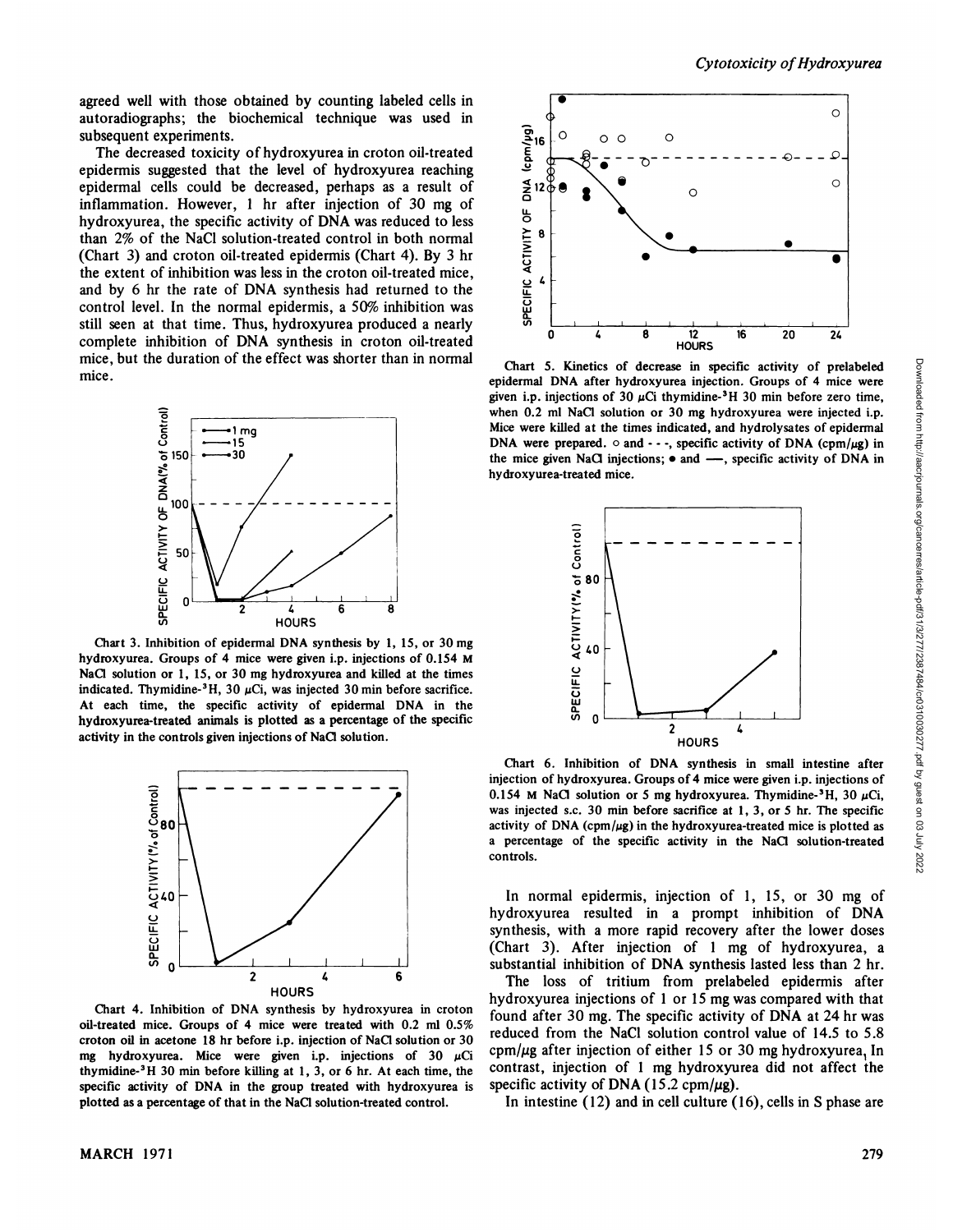#### Table 1

*Number ofprelabeled intestinal crypt cells after hydroxyurea injection* Samples of intestine for autoradiography were obtained from the mice used in the experiments shown in Chart 7. In mice prelabeled with 30  $\mu$ Ci thymidine-<sup>3</sup>H, the number of labeled cells per crypt was estimated 1.5 and 26 hr after injection of 0.154 M NaCl solution or hydroxyurea.

| Injection<br>(zero time) | Time<br>(hr) | Labeled cells/crypt $\pm$ S.D. |                         |
|--------------------------|--------------|--------------------------------|-------------------------|
|                          |              | No X-irradiation               | 1000 R 3 days<br>before |
| NaCl solution, 0.154 M   | 1.5          | $26 \pm 6.2$                   | $43 \pm 8.8$            |
| NaCl solution, 0.154 M   | 26           | $40 \pm 5.5$                   | $67 \pm 19$             |
| Hydroxyurea              | 1.5          | $27 \pm 5.4$                   | $37 \pm 8.2$            |
| Hydroxyurea              | 26           | $38 \pm 6.3$                   | $36 \pm 6.1$            |

preferentially killed by hydroxyurea. In order to examine which cells are killed in the normal epidermis, mice were given thymidine-3H, then given hydroxyurea at 1 of 3 times, and killed 20 hr after hydroxyurea. The times of hydroxyurea injection were chosen on the basis of the labeled mitosis curve in the interfollicular epidermis (2). Hydroxyurea was injected at either 0.5 hr, when labeled cells were in S or  $G_2$  phase, or at *5 hi, when 80% of the mitoses were labeled, or at 10 hr, when* only 20% of the mitoses were labeled and the rest of the cells were in  $G_1$ . Hydroxyurea injection reduced the specific activity of DNA only when labeled cells were in the S phase. No cytotoxic effect was observed when many labeled cells were in mitosis or  $G_1$ .

The time required for the hydroxyurea-induced loss of labeled S phase cells was investigated after injection of 30 mg hydroxyurea. No effect on the specific activity of DNA was seen at 1 hr, but by 3 to 6 hr, the specific activity was  $20$  to *25% lower than in NaCl solution-treated controls (Chart 5). At* all times tested between 8 and 24 hr, the specific activity of DNA was reduced by 45 to 65%.

Experiments in Intestine. Experiments with the prelabeling technique were also performed with the intestine, in which the cytotoxic effects of hydroxyurea have been examined by histological methods (12).

An appropriate dose of hydroxyurea was chosen on the basis of its inhibition of DNA synthesis. As shown in Chart 6, the duration of the inhibition after injection of 5 mg hydroxyurea was similar to that found in the epidermis after injection of 30 mg. A large increase in the number of pycnotic cells in the crypts was seen 70 to 90 min after injection of 5 mg hydroxyurea. A peak in the number of pycnotic cells was found at 2 to 6 hr, after which the number decreased to normal by 24 hr.

Cytotoxicity was also examined by injecting thymidine- ${}^{3}H$ , injecting hydroxyurea or NaCl solution 30 min later, and killing mice at either 1.5 or 26 hr. Autoradiographs were prepared from samples of small intestine taken midway between the duodenum and the cecum (3); DNA was isolated from intestine samples from the same mice.

In the controls given NaCl injections, the number of labeled cells per crypt increased from 26 to 40 between 1.5 and 26 hr (Table 1). The lack of doubling is probably due to division of some labeled cells by  $1.5$  hr, and migration of many labeled cells from the crypts to the villi within 26 hr (13). No



DNA in the small intestine. Mice were given s.c. injections of 30  $\mu$ Ci thymidine-3H 30mm before the i.p. injection of 0.154 M NaCl solution *(SaL) or 5 mg hydroxyurea (HU). In the experiment on the right, mice* also received whole-body X-irradiation of 1000 R. Groups of 4 mice were killed at 1.5 and 26 hr; for each treatment, the specific activity of DNA at 26 hr is expressed as the percentage of that found at 1.5 hr.

120 No X-ray 1000R<br>  $\frac{2}{56}$ <br>  $\frac{2}{56}$ <br>  $\frac{2}{56}$ <br>  $\frac{2}{56}$ <br>  $\frac{2}{56}$ <br>  $\frac{2}{56}$ <br>  $\frac{2}{56}$ <br>  $\frac{2}{56}$ <br>  $\frac{2}{56}$ <br>  $\frac{2}{56}$ <br>  $\frac{2}{56}$ <br>  $\frac{2}{56}$ <br>  $\frac{2}{56}$ <br>  $\frac{2}{56}$ <br>  $\frac{2}{56}$ <br>  $\frac{2}{56}$ <br>  $\frac{2}{56}$ reduction in the number of labeled cells in the intestinal crypts was found after hydroxyurea injection (Table 1). However, 26 hr after hydroxyurea injection, the specific activity of DNA was reduced to less than 50% of that found in the NaCl solution-treated mice (Chart 7). In an attempt to explain this anomaly, the number of grains were counted over the cells labeled at 26 hr. In the NaCl solution-treated controls, the average number of grains per labeled cell  $\pm$  S.D. was 11.6  $\pm$ 0.3, compared to a value of  $8.9 \pm 0.8$  in the hydroxyurea-treated mice. On the average, the crypt cells in hydroxyurea-treated mice have apparently divided more times in 26 hr. However, this small difference in grain count can account for only part of the reduction in specific activity of DNA.

Since many labeled cells migrate to the villi within 26 hr, the distance traveled by the most distal-labeled cells was determined in the 2 groups. In the controls, labeled cells were found along 57% of the length of the villi. In contrast, labeled cells had traveled less than 40% of the length of the villi in hydroxyurea-treated mice. This result, along with the reduced grain count, may account for the decrease in specific activity of DNA.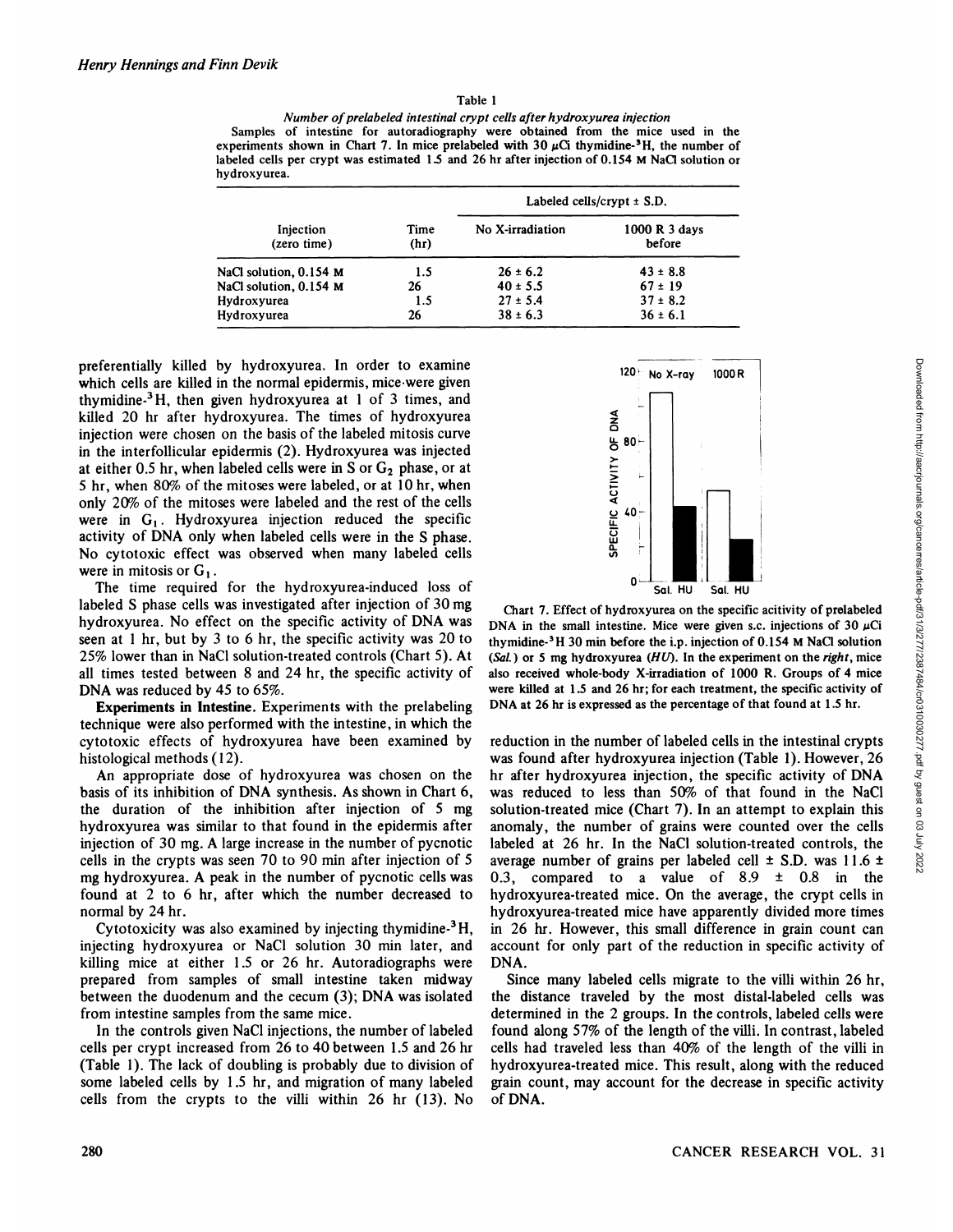Three days after whole-body X-irradiation with 1000 R, the fraction of labeled cells in the intestinal crypts increased from **45 to 70%. When hydroxyurea was given at this time , the** cytotoxic effect was slightly less than that found in the normal intestine. After prelabeling with thymidine-<sup>3</sup>H, both the specific activity of DNA and the number of labeled cells per crypt were reduced by nearly 50% at 26 hr (Chart 7, Table 1). However, interpretation of the results is complicated by the decrease in specific activity of DNA in the control group. The reduction is due to a combination of a shortened maturation time (at 26 hr, labeled cells were seen at the tips of the villi) and an increase in the amount of DNA as a result of the very rapid regeneration between 3 and 4 days after 1000 R (3, 8).

#### **DISCUSSION**

The loss of labeled DNA from spleen, thymus, bone marrow, and small intestine has been reported after X-irradiation ( 10). Similarly, prelabeled DNA was lost from the small intestine within 24 hrafter injection of mitomycin **C (1 5). Hydroxyurea-induced loss of radioactivity from mouse** duodenum and mammary tumor prelabeled with iododeoxyuridine-<sup>125</sup>I or iododeoxyuridine-<sup>3</sup>H has been reported (1).

Normal Epidermis. After thymidine-<sup>3</sup>H labeling of the DNA of epidermal cells in S phase, the cytotoxicity of hydroxyurea to these cells has been shown by the loss of labeled cells and the reduction of the specific activity of DNA. No toxicity to epidermal cells in phases of the cell cycle other than S was demonstrated. The maximum loss of DNA-synthesizing cells, as indicated by a decrease in specific activity of DNA, was attained 8 to 12 hr after injection of 30 mg hydroxyurea. No further loss was observed within 24 hr.

After an injection of 30 mg hydroxyurea, an inhibition of epidermal DNA synthesis of more than 50% was maintained for 6 hr. At a dose of 15 mg, the cytotoxic effect was equivalent to that found after 30 mg, although DNA synthesis was inhibited more than 50% for only 4 hr. Injection of 1 mg hydroxyurea effectively inhibited DNA synthesis for at least 1 hr but produced no cytotoxic effect. In the normal epidermis, the killing of S phase cells by hydroxyurea is apparently not related to the degree of inhibition of DNA synthesis, but it may be related to the duration of the block.

Rapidly Proliferating Epidermis. In the rapidly proliferating epidermis 18 hrafter treatment with croton oil, the apparent relationship between cytotoxicity and duration of inhibition of DNA synthesis found in normal epidermis has been altered. The cytotoxic effect of 30 mg hydroxyurea, which inhibited DNA synthesis by more than 75% for at least 3 hr, was much less pronounced than in normal epidermis. The effective dose of hydroxyurea reaching the epidermal cells may have been somewhat reduced since the duration of the inhibition of DNA synthesis was similar to that found in normal epidermis after injection of 15 mg hydroxyurea.

**A prolonged inhibition of DNA synthesis does not** necessarily imply that cells will be killed. Factors other than the duration of the block of DNA synthesis, perhaps associated with the proliferation rate, are apparently

responsible for the difference in cytotoxicity of hydroxyurea in normal and croton oil-treated epidermis. The mechanism of the differential cytotoxic action of hydroxyurea on S phase cells with different rates of cell proliferation remains unclear.

Small Intestine. Loss of prelabeled DNA from the small intestine was found within 26 hr of injection of hydroxyurea. The cytotoxicity of hydroxyurea was only slightly reduced in the rapidly regenerating intestine 3 days after whole-body irradiation with 1000 R. If the decreased cytotoxicity of hydroxyurea found in croton oil-treated epidermis is indeed related to the greater than 10-fold increase in the rate of proliferation, then the intestine is not a favorable tissue to show a similar effect. Considering the rapid rate of proliferation in the normal small intestine, the labeling index can be increased by less than a factor of 2, even in conditions of maximal regeneration. Thus, the cytotoxicity of of<br>
maximal regeneration. Intus, the cylotoxicity of<br>
hydroxyurea in the stimulated epidermis and small intestine<br>
may be determined by the extent of increase in the rate of cell<br>
proliferation relative to the normal rate may be determined by the extent of increase in the rate of cell proliferation relative to the normal rate.

### **ACKNOWLEDGMENTS**

We are grateful for the excellent technical assistance of Miss Tove Hillesund, Mrs. Mette Halvorsen, and Mrs. Kari Hansen.

## **REFERENCES**

- 1. Dethlefson, L. A., and Riley, R. Hydroxyurea Effects in Mouse Duodenum and Mammary Tumor as Measured with IUDR. Proc. Am. Assoc. Cancer Res., 11: 20, 1970.
- 2. Devik, F. Studies on the Duration of DNA Synthesis and Mitosis in Irradiated and Regenerating Epidermal Cells in Mice, by Means of Tritium-labelled Thymidine. Intern. J. Radiation Biol., 5: 59—66, 1962.
- 3. Devik, F. Quantitative Studies of Cell Population Kinetics during the Acute Reaction in the Small Intestine of Mice following Whole Body X-irradiation. Acta Radiol., in press.
- 4. Elgjo, K. Growth Kinetics of the Mouse Epidermis after a Single Application of 3,4-Benzopyrene, Croton Oil, or 1,2-Benzopyrene. Acta Pathol. Microbiol. Scand., 73: 183—190, 1968.
- 5. Farber, E., and Baserga, R. Differential Effects of Hydroxyurea on Survival of Proliferating Cells in Vivo. Cancer Res., 29: 136—139, 1969.
- **6. Henmngs, H., Elgjo, K., and Iversen, 0. H. Delayed Inhibition of** Epidermal DNA Synthesis after Injection of an Aqueous Skin Extract (Chalone). Virchows Arch. Abt. B Zellpathol., 4: 45—53, 1969.
- 7. Krakoff, I. H., Brown, N. C., and Reichard, P. Inhibition of Ribonucleoside Diphosphate Reductase by Hydroxyurea. Cancer Res., 28: 1559—1565,1968.
- 8. Lesher, S. W., and Bauman, J. Cell Proliferation in the Intestinal Epithelium. Recent Results Cancer Res., 17: 49—56,1969.
- **9. Mohler, W. C. Cytotoxicity of Hydroxyurea Reversible by** Pyrimidine Deoxyribosides in a Mammalian Cell Line Grown in *Vitro. Cancer Chemotherapy Rept., 34: 1—6,1964.*
- 10. Nygaard, 0. F., and Potter, R. L. Effect of X-radiation on DNA Metabolism in Various Tissues of the Rat. III. Retention of Labeled DNA in Normal and irradiated Animals. Radiation Res., 12:131—145, 1960.
- **1 1. Philips, F. S., Sternberg, S. S., and Lenaz, L. Susceptibility of** Intestinal Crypt Epithelium to Hydroxyurea and Other Anti-tumor Agents. Recent Results Cancer Res., 17: 104—108,1969.